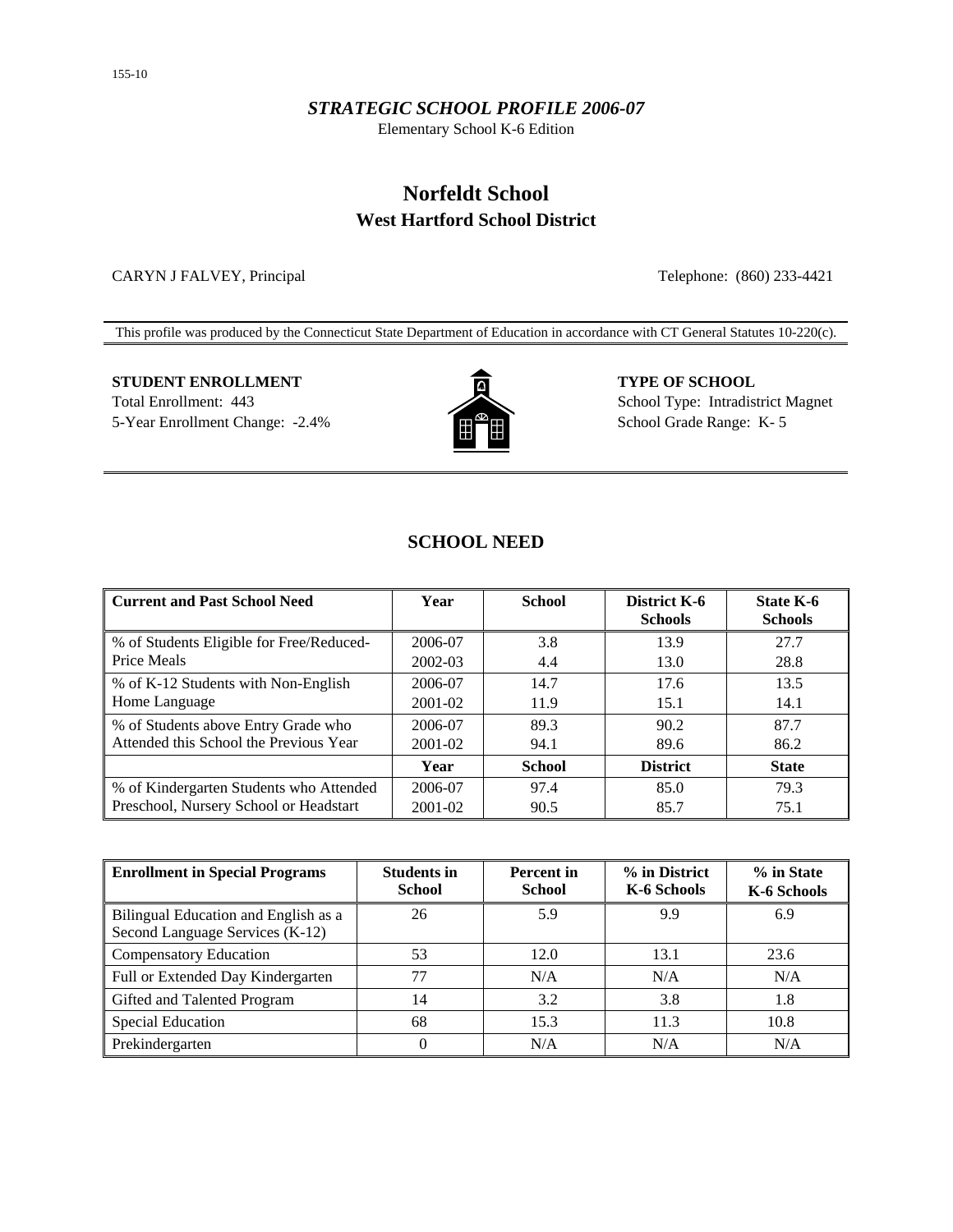155-10 Page 2

| <b>Race/Ethnicity</b> | <b>Number</b> | Percent | <b>STUDENT RACE/ETHNICIT</b>           |
|-----------------------|---------------|---------|----------------------------------------|
| American Indian       |               | 0.0     |                                        |
| Asian American        | 37            | 8.4     |                                        |
| <b>Black</b>          | 28            | 6.3     | <b>Total Minority 2006-07</b><br>20.3% |
| Hispanic              | 25            | 5.6     | <b>Total Minority 2001-02</b><br>16.7% |
| White                 | 353           | 79.7    |                                        |

## **Race/Ethnicity Number Percent STUDENT RACE/ETHNICITY**

| <b>Total Minority 2006-07</b> | 20.3% |
|-------------------------------|-------|
| <b>Total Minority 2001-02</b> | 16.7% |

#### **EFFORTS TO REDUCE RACIAL, ETHNIC, AND ECONOMIC ISOLATION**

Below is the description submitted by this school of how it provides educational opportunities for its students to interact with students and teachers from diverse racial, ethnic, and economic backgrounds.

Norfeldt School, formerly an intra-district magnet school through July 2007, continues to maintain its "Classical Education" theme. Students begin the study of world language and culture in kindergarten, and are engaged in a variety of learning experiences that broaden their understanding of cultural differences.

In addition to neighborhood children, students from throughout the district attend Norfeldt as either former magnet students or as participants in Norfeldt's learning center program for children with special needs. Attendance by students from throughout the district enriches the cultural and ethnic diversity of the school and enhances opportunities for students to broaden their understanding and appreciation for others.

Norfeldt students engage in several outreach programs throughout the broader community and beyond. This past year, students organized a food drive for a local food bank as well as a winter hat and glove drive. Student Council members participated in a program, along with the members of the school choir, to bring music and companionship to the elderly living at the Jewish Community Center's Hebrew Home for the Aged.

The social studies program incorporates a variety of opportunities to explore the cultures of Mexico, Kenya, Japan, and the West Indies. As extensions for these studies, kindergarten students participated in a Mexican Fiesta, and all students attended a Taiko program (Japanese drumming) and a program on Arabic Music, Dance and Culture. By providing these culturally rich experiences, the school aims to enhance student understanding of, and sensitivity to, a diverse world, thereby reducing racial and ethnic isolation.

## **SCHOOL RESOURCES**

| <b>Instructional Time*</b>                                | School             | District K-6 | State K-6 |
|-----------------------------------------------------------|--------------------|--------------|-----------|
| Total Hours of Instruction Per Year                       | 988                | 988          | 985       |
| $\sim$ $\sim$ $\sim$ $\sim$ $\sim$ $\sim$ $\sim$<br>.0001 | 1.0.11.1<br>$\sim$ | 1.4701       | $10-1$    |

\*State law requires at least 900 hours for grades 1 through 12 and full-day kindergarten, and 450 hours for half-day kindergarten.

| <b>TECHNOLOGY</b> | % of Classrooms, Libraries, and<br><b>Laboratories Wired for:</b> | <b>School</b> | District K-6 | State K-6 |
|-------------------|-------------------------------------------------------------------|---------------|--------------|-----------|
|                   | Video                                                             | 100.0         | 98.5         | 64.6      |
|                   | Voice                                                             | 100.0         | 100.0        | 74.8      |
|                   | Internet Access                                                   | 100.0         | 100.0        | 97.3      |
|                   | Multi-Room Network (LAN)                                          | 100.0         | 100.0        | 81.3      |
|                   |                                                                   |               |              |           |

| <b>Computers</b>                                  | <b>School</b> | Dist $K-6$ | State K-6 | This school                     |
|---------------------------------------------------|---------------|------------|-----------|---------------------------------|
| # of Students Per Academic Computer               | 4.6           | 4.0        | 3.6       | does not have                   |
| % of Computers that are High or Moderate Power    | 93.8          | 97.1       | 89.5      | a functional<br>satellite link. |
| % of Computers with Internet Access, All Speeds   | 100.0         | 97.0       | 97.3      |                                 |
| % of Computers with High Speed Internet Access    | 100.0         | 97.0       | 96.1      |                                 |
| ↓ % of Internet Computers with Filtering Software | 100.0         | 98.5       | 98.6      |                                 |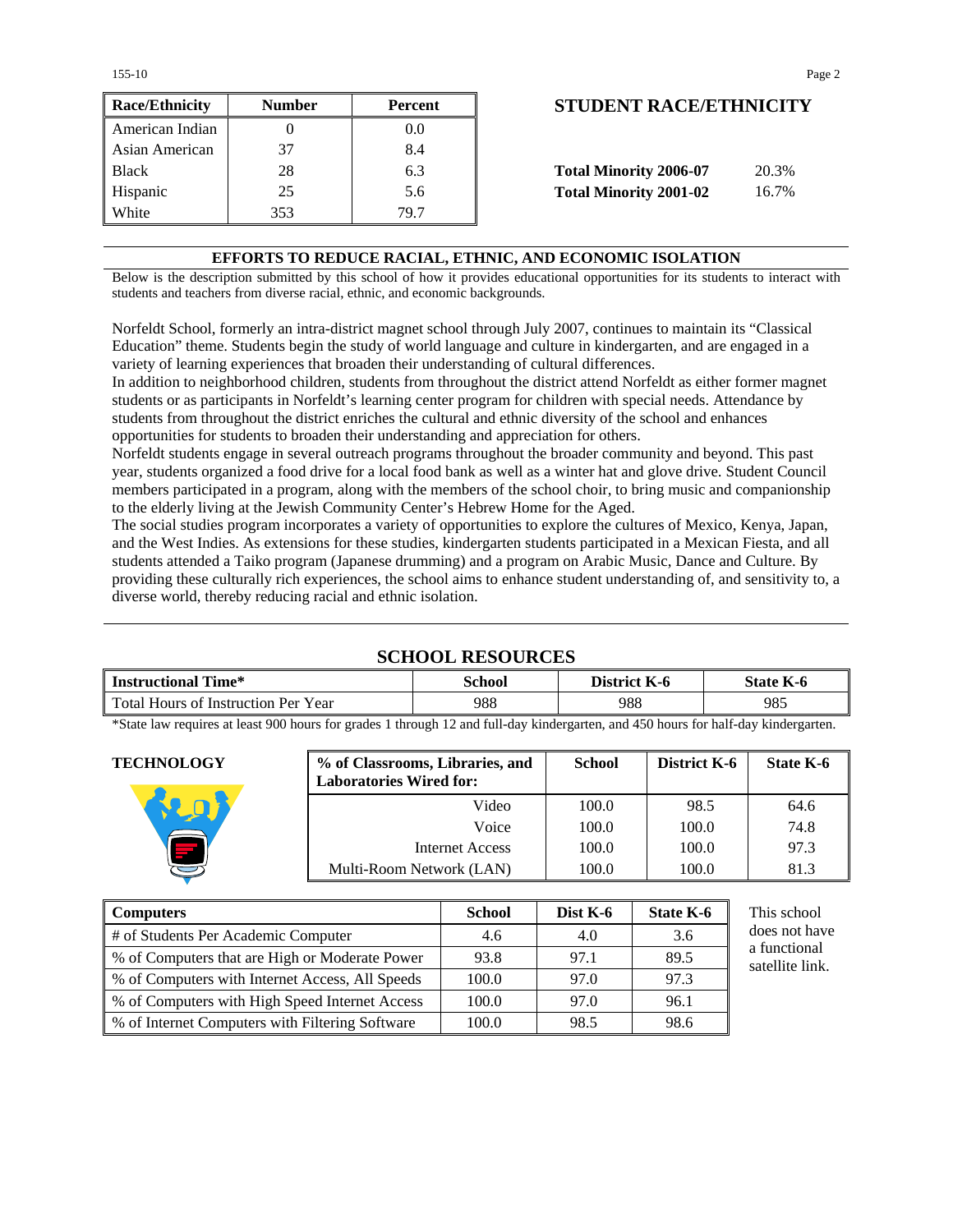## **SCHOOL RESOURCES, continued**

#### **LIBRARY MATERIALS**

Free on-line access to periodicals, newspapers, and other resources is available to all Connecticut schools through the Connecticut Digital Library.

| <b>Print and Non-Print Materials</b>                    | <b>School</b> | Dist K-6 | State K-6 |
|---------------------------------------------------------|---------------|----------|-----------|
| # of Print Volumes Per Student*                         | 33.9          | 32.8     | 28.0      |
| % of Print Volumes Purchased in<br>the Last Three Years | 6.0           | 12.2     | 12.2.     |
| # of Print Periodical Subscriptions                     | 20            | 20.0     | 15.1      |
| # of Non-Print Materials                                | 263           | 275.9    | 406.8     |

\*Because a certain number of volumes are needed for a library of adequate breadth and depth, a small school may need a higher number of volumes per student.

#### **STAFFING RESOURCES**

|       |                           |               |                 |              | 1 <u>cach</u> olo                | ---  |      |
|-------|---------------------------|---------------|-----------------|--------------|----------------------------------|------|------|
|       | <b>Average Class Size</b> | <b>School</b> | <b>District</b> | <b>State</b> | Administrators                   | 1.0  | 1.0  |
| Gr. K | 2006-07                   | 19.3          | 19.6            | 18.2         | Department Chairs                | 0.0  | 0.0  |
|       | 2001-02                   | 20.7          | 20.3            | 18.3         | Library/Media Staff              | 1.0  | 1.0  |
| Gr. 2 | 2006-07                   | 21.8          | 20.2            | 19.5         | Counselors, Social Workers,      | 1.7  | 1.2  |
|       | 2001-02                   | 22.7          | 19.6            | 19.6         | and School Psychologists         |      |      |
| Gr. 5 | 2006-07                   | 24.7          | 22.1            | 21.2         | <b>Other Professionals</b>       | 1.6  | 3.0  |
|       | 2001-02                   | 26.3          | 21.4            | 21.5         | # of Non-Certified Instructional | 23.0 | 22.0 |

| G KESOUKUES |               |                 | <b>School Staff Count</b><br><b>Full-Time Equivalent</b> | 2006-07 | 2005-06                          |      |      |
|-------------|---------------|-----------------|----------------------------------------------------------|---------|----------------------------------|------|------|
|             |               |                 |                                                          |         | # of Certified Staff             |      |      |
| Teachers    |               |                 |                                                          |         | 35.9                             | 32.3 |      |
| 'lass Size  | <b>School</b> | <b>District</b> | <b>State</b>                                             |         | Administrators                   | 1.0  | 1.0  |
| 2006-07     | 19.3          | 19.6            | 18.2                                                     |         | Department Chairs                | 0.0  | 0.0  |
| 2001-02     | 20.7          | 20.3            | 18.3                                                     |         | Library/Media Staff              | 1.0  | 1.0  |
| 2006-07     | 21.8          | 20.2            | 19.5                                                     |         | Counselors, Social Workers,      | 1.7  | 1.2  |
| 2001-02     | 22.7          | 19.6            | 19.6                                                     |         | and School Psychologists         |      |      |
| 2006-07     | 24.7          | 22.1            | 21.2                                                     |         | <b>Other Professionals</b>       | 1.6  | 3.0  |
| 2001-02     | 26.3          | 21.4            | 21.5                                                     |         | # of Non-Certified Instructional | 23.0 | 22.0 |

| <b>Professional Staff Race/Ethnicity</b>                       | 2006-07 | 2005-06             | 2001-02   |
|----------------------------------------------------------------|---------|---------------------|-----------|
| % Minority                                                     | 4.3     | 4.5                 | 4.1       |
| Professional Staff Experience and Training                     | School  | <b>District K-6</b> | State K-6 |
| Average Years of Experience in Connecticut and Other Locations | 11.3    | 12.2.               | 14.0      |
| ∥ % with Master's Degree or Above                              | 76.6    | 80.6                | 81.0      |

## **SCHOOL PROCESSES**

| <b>Selected Subject Areas, Grade 5</b> | <b>Estimated Hours of Instruction Per Year</b> |                 |              | Computer/                             |
|----------------------------------------|------------------------------------------------|-----------------|--------------|---------------------------------------|
|                                        | <b>School</b>                                  | <b>District</b> | <b>State</b> | <b>Technology</b><br><b>Supported</b> |
| Art                                    | 36                                             | 36              | 31           | N <sub>o</sub>                        |
| Computer Education*                    | 18                                             | 2               | 17           | <b>Yes</b>                            |
| English Language Arts*                 | 358                                            | 421             | 427          | Yes                                   |
| Family and Consumer Science            | $\overline{0}$                                 | $\theta$        |              | N/A                                   |
| Health                                 | 28                                             | 28              | 23           | N <sub>o</sub>                        |
| Library Media Skills*                  | 18                                             | 18              | 18           | Yes                                   |
| <b>Mathematics</b>                     | 184                                            | 200             | 195          | N <sub>o</sub>                        |
| Music                                  | 36                                             | 36              | 32           | N <sub>o</sub>                        |
| Physical Education                     | 54                                             | 54              | 40           | N <sub>o</sub>                        |
| Science*                               | 93                                             | 79              | 97           | N <sub>o</sub>                        |
| Social Studies*                        | 73                                             | 74              | 92           | N <sub>o</sub>                        |
| <b>Technology Education</b>            | $\Omega$                                       | $\Omega$        |              | N/A                                   |
| World Languages*                       | 90                                             | 41              | 11           | N <sub>0</sub>                        |

\*Interdisciplinary Approach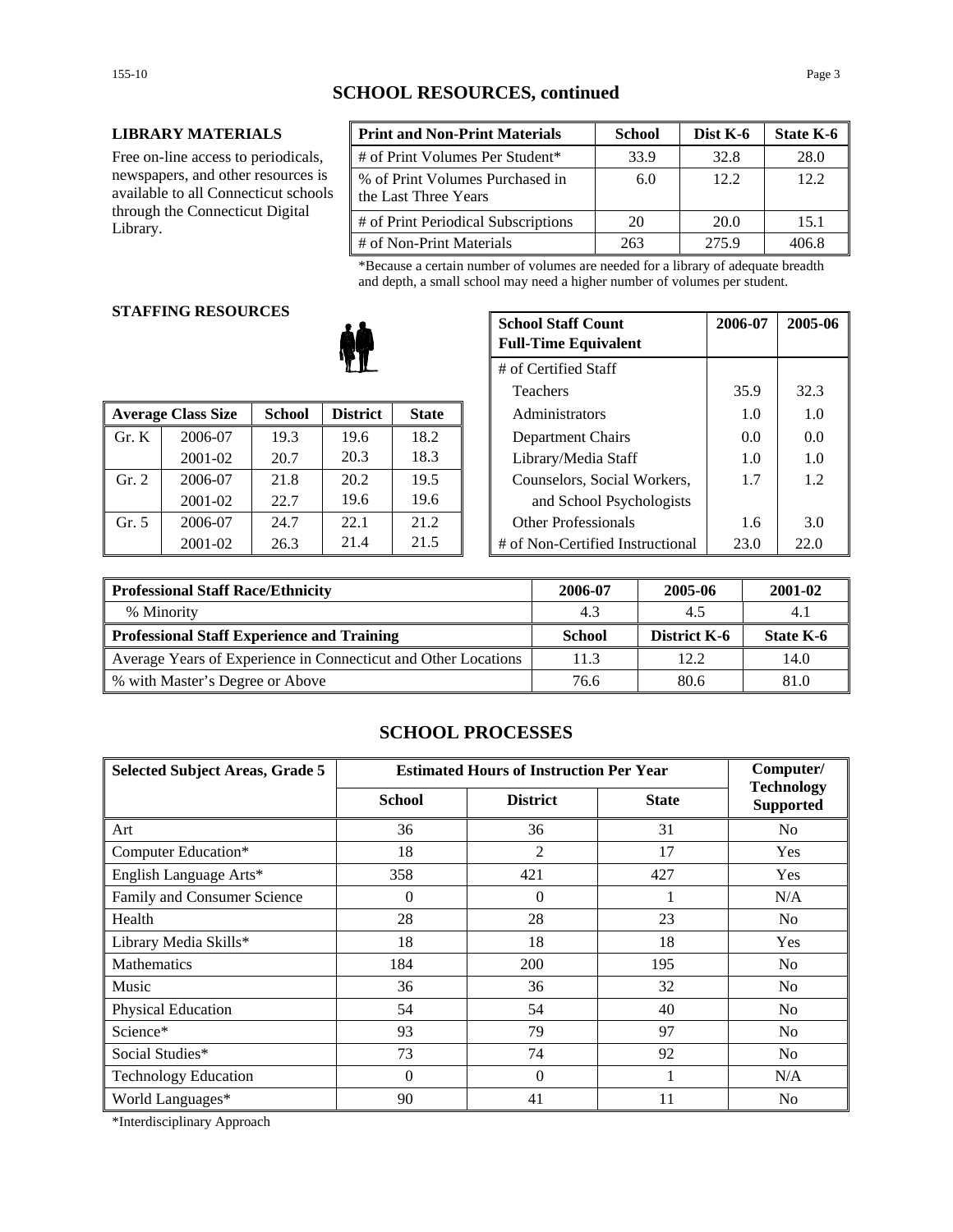| i av |
|------|
|------|

## **SCHOOL PROCESSES, continued**

| <b>Types of Remedial Instructional Services</b><br><b>Provided to Students Lacking Basic Skills</b> | Available in<br><b>Mathematics</b> | Available in<br><b>Language Arts</b> |
|-----------------------------------------------------------------------------------------------------|------------------------------------|--------------------------------------|
| <b>Pull-Out Instruction</b>                                                                         | N <sub>0</sub>                     | Yes                                  |
| In-Class Tutorial                                                                                   | N <sub>0</sub>                     | Yes                                  |
| After School Program                                                                                | N <sub>0</sub>                     | N <sub>0</sub>                       |
| Summer School (2006)                                                                                | N <sub>0</sub>                     | N <sub>0</sub>                       |
| Other                                                                                               | N <sub>0</sub>                     | No                                   |

**World Language** Formal instruction (at least 1 hour per week) in a world language starts in grade 1 in this school. In Connecticut, 5.9% of K-6 schools have started world language instruction at this grade or earlier.

| <b>Student and Teacher Statistics</b>                                                    | School | District K-6 | State K-6 |
|------------------------------------------------------------------------------------------|--------|--------------|-----------|
| % of Students Retained in Grade after 2005-06 School Year                                | 0.0    | 0.2          |           |
| Teacher Attendance, 2005-06: Average # of Days Absent Due<br>to Illness or Personal Time | 9.4    | 6.4          |           |
| % Certified Staff Assigned to Same School the Previous Year                              | 78.7   | 80.5         | 83.3      |

#### **HOME AND SCHOOL COMMUNICATION AND SUPPORT**

The following narrative was submitted by this school.

Throughout the year, Norfeldt School provided a variety of opportunities for parents to participate in curriculumbased activities. For example, kindergarten children and parents attended Walk With the Masters, an exhibition of students' interpretations of works of artists they had studied. First grade parents attended their children's Harambee Festival, a culmination of the students' study of Kenya. Grade 2 children and their parents worked side by side at different centers during our Family Math Night. Parents of third graders participated with their children in Caribbean Night. Grade 4 students and parents spent time reading together at the Four on the Floor Event. Grade 5 students shared their work in world languages and unified theater. Other opportunities for community involvement at the school included Grandparents/Special Persons Day; Voice &Vision— An Exhibition of Student Art; a unified theater production of Magic School Bus on the Ocean Floor; and a Veteran's Day Ceremony where relatives and friends of students who have served in the armed forces were recognized.

In order to help parents better understand the curriculum content and expectations, the West Hartford Public Schools Mathematics Specialist presented an informational session to parents concerning changes in the math curriculum, and the principal sent information to parents in the School's bi-weekly newsletter about mathematics and reading comprehension, with suggestions about what parents can do to support their children's learning. The school has also provided Love and Logic™ training for its parents and teacher to help promote personal responsibility among students.

Norfeldt is proud of the support it receives from parents. Parents provide the school with support as volunteers in the classrooms and library, and with support for extra-curricular activities. One hundred percent of our children had at least one parent who attended parent/teacher conferences during the year. Parents and teachers are encouraged to communicate with each other regularly by e-mail and by phone between the regularly schedule conference times.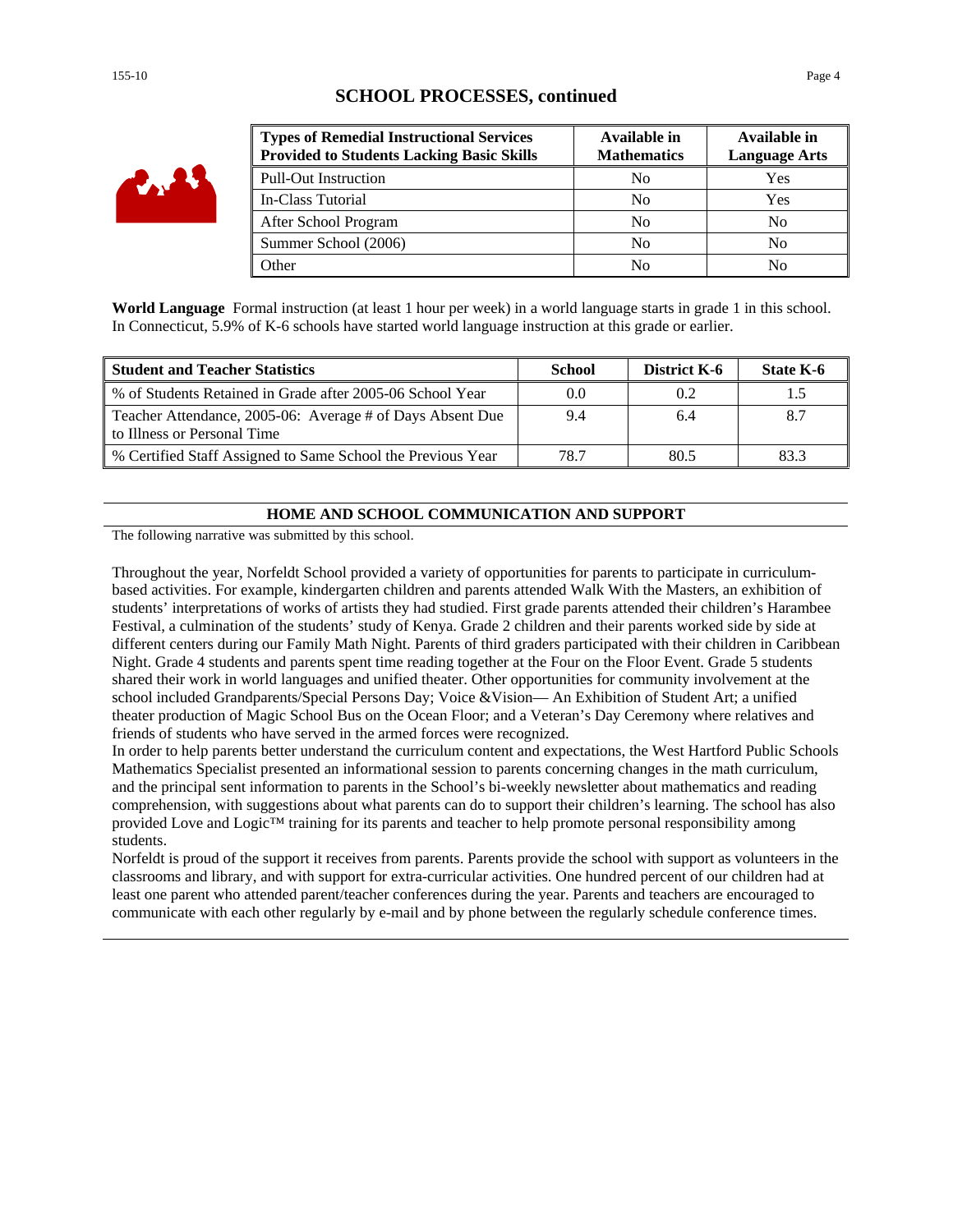## **STUDENT PERFORMANCE**

**Connecticut Mastery Test, Fourth Generation, % Meeting State Goal.** The Goal level is more demanding than the Proficient level, but not as high as the Advanced level, reported in the No Child Left Behind Report Cards.

|         | <b>Grade and CMT Subject</b> | <b>School</b> | <b>District</b> | <b>State</b> |          | <b>Of All Schools in State</b> |
|---------|------------------------------|---------------|-----------------|--------------|----------|--------------------------------|
| Area    |                              |               |                 |              | Lowest % | Highest %                      |
| Grade 3 | Reading                      | 86.1          | 67.5            | 52.3         | 1.6      | 92.6                           |
|         | Writing                      | 77.5          | 72.6            | 60.8         | 0.0      | 93.9                           |
|         | <b>Mathematics</b>           | 87.3          | 71.5            | 59.4         | 0.0      | 96.0                           |
| Grade 4 | Reading                      | 71.4          | 65.9            | 57.0         | 0.0      | 95.2                           |
|         | Writing                      | 81.0          | 76.9            | 65.1         | 0.0      | 96.8                           |
|         | <b>Mathematics</b>           | 81.0          | 73.1            | 62.3         | 0.0      | 100.0                          |
| Grade 5 | Reading                      | 77.5          | 75.9            | 61.4         | 2.6      | 98.7                           |
|         | Writing                      | 81.7          | 77.8            | 64.6         | 2.3      | 98.5                           |
|         | Mathematics                  | 81.7          | 78.8            | 66.0         | 4.5      | 95.8                           |
| Grade 6 | Reading                      | N/A           | N/A             | N/A          | N/A      | N/A                            |
|         | Writing                      | N/A           | N/A             | N/A          | N/A      | N/A                            |
|         | <b>Mathematics</b>           | N/A           | N/A             | N/A          | N/A      | N/A                            |



These results reflect the performance of students with scoreable tests who were enrolled in the district at the time of testing, regardless of the length of time they were enrolled in the district. Results for fewer than 20 students are not presented.

For more detailed CMT results, go to **www.ctreports**.

To see the NCLB Report Card for this school, go to **[www.sde.ct.gov](http://www.sde.ct.gov/)** and click on "No Child Left Behind."

| <b>Student Attendance</b>            | School | <b>District</b><br>K-6 | <b>State K-6</b> |  |
|--------------------------------------|--------|------------------------|------------------|--|
| 2006<br>$%$ on $\sqrt{ }$<br>October | 98.0   | $\Omega$<br>۰.,        | 96.3             |  |

| <b>Physical Fitness</b> | School | <b>District</b> | <b>State</b> |             | <b>Of All Schools in State</b> |
|-------------------------|--------|-----------------|--------------|-------------|--------------------------------|
| % Passing All 4 Tests   |        |                 |              | Lowest $\%$ | Highest $\%$                   |
| Grade 4                 | 19.3   | 40.0            | 33.5         | 0.0         | 86.6                           |
| Grade 6                 | N/A    | N/A             | N/A          | 0.0         | 93.8                           |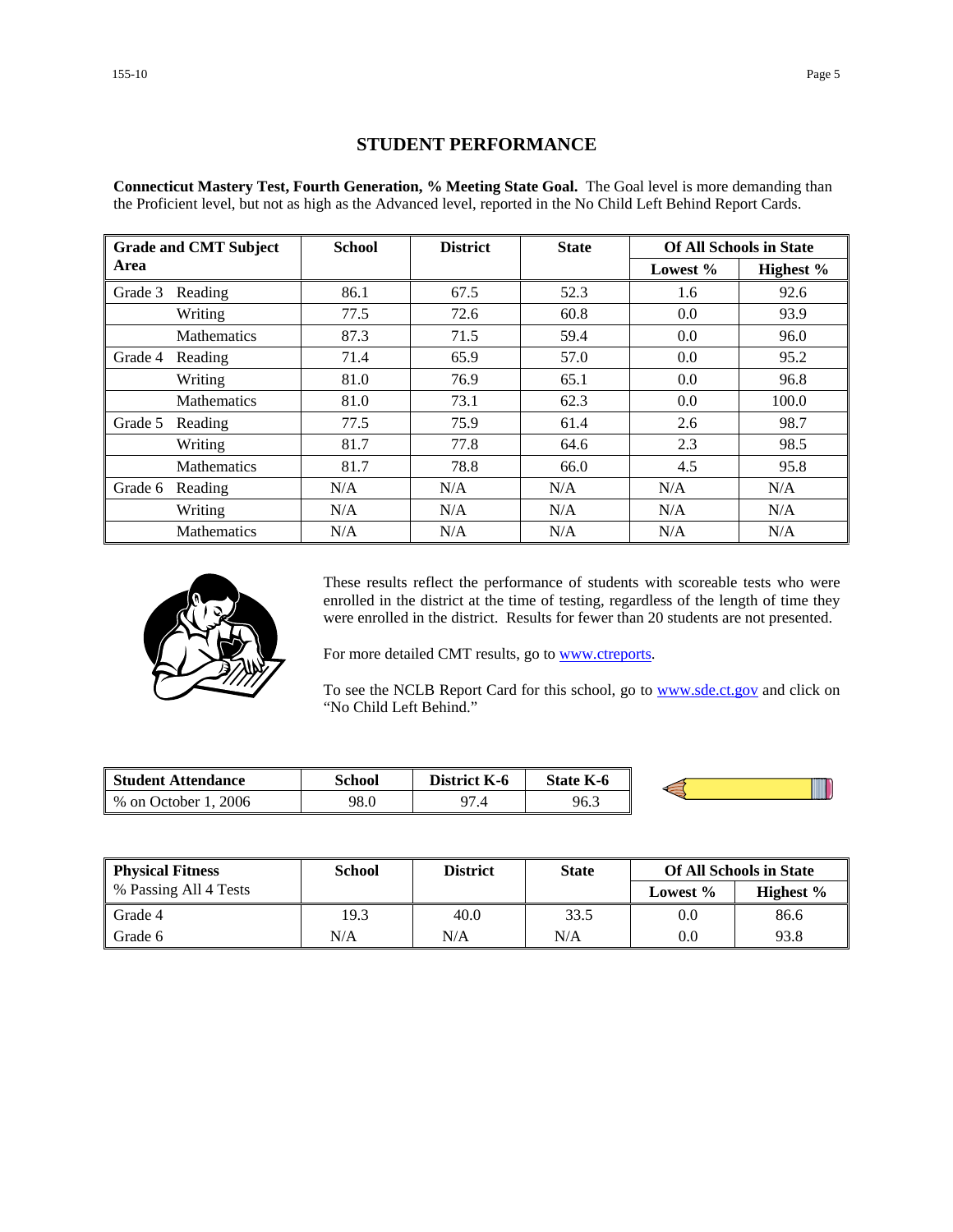#### **SCHOOL IMPROVEMENT PLANS AND ACTIVITIES**

The following narrative was submitted by this school.

The school community is committed to excellence in education, which translates into outstanding student accomplishments in academic, artistic and social endeavors. Third graders excelled in mathematics and reading, with 86.1% at mastery in reading and 87% at mastery in mathematics as demonstrated on the 2007 CMTs. Fourth grade student performance on the CMT was strong in writing and math, with 81% of the students at mastery in both areas. Similar scores are noted in fifth graders' performance, with 81.7% at mastery in writing and 82% in math. As in the past, Norfeldt's long-range plans for improvement are focused on having all students not only reach but exceed performance standards as defined by State and district guidelines. Since 2004-2005, classroom teachers individually meet on a regular basis with the principal and the curriculum specialist in order to develop goals and plans that are designed to ensure greater success by students who demonstrate academic, social, and/or emotional needs. Significant growth by many students discussed at these meeting has been noted. During the coming year, special education teachers will also be involved in these discussions. Focus will also continue on improving reading comprehension, with particular emphasis on the third of the four reading comprehension strands (Connections), and on improving mathematics performance with particular emphasis on estimation, measurement, and fractions. Norfeldt School also focuses on the needs of children who show talents in different academic areas. For example, in addition to advanced math classes for selected students in grades 4 and 5, promising math students participate in Math Olympiads.

#### **SUPPLEMENTAL SCHOOL INFORMATION**

The space below was optionally used by this school to describe aspects of the school not presented elsewhere in the profile.

The driving force behind Norfeldt's mission is to promote and nurture individuals who are lifelong learners. The school community maintains high expectations for student performance and achievement. Instruction is enhanced through the inclusion of world language, classical literature, art and music. The students' lives are further enhanced through visits and performers of dance, music, drama through, among other things, its Classical Café series. Finally, the heart and soul of the school is enriched through its district-wide program for children with special needs (multipli-disabled) which is located at Norfeldt.

The Norfeldt community continues to focus on its climate of kindness through the establishment of a Wall of Honor, which displays certificates acknowledging students' academic, social, or emotional growth. Every Norfeldt student has been acknowledged in this fashion during the past three years. In 2005 –2006, all Norfeldt teachers were trained in the Love and Logic Program, which fosters personal responsibility and growth. In 2006-2007 a Parenting with Love and Logic workshop series was offered for Norfeldt parents. Norfeldt students have engaged in Unified Physical Education and Unified Theater, programs that promote greater understanding and sensitivity between students in the regular education program and students with special needs. The many opportunities, activities, and initiatives described above are evidence of Norfeldt School's commitment to fostering respect and responsibility for self and others within a safe environment.

To view Strategic School Profiles on the internet, go to [www.sde.ct.gov](http://www.sde.ct.gov/) and click on Connecticut Education Data and Research. Additional education data are also available at this site. For the school/district website, see **www.whps.org/school/norfeldt/norfeldtwebsite/index.htm**